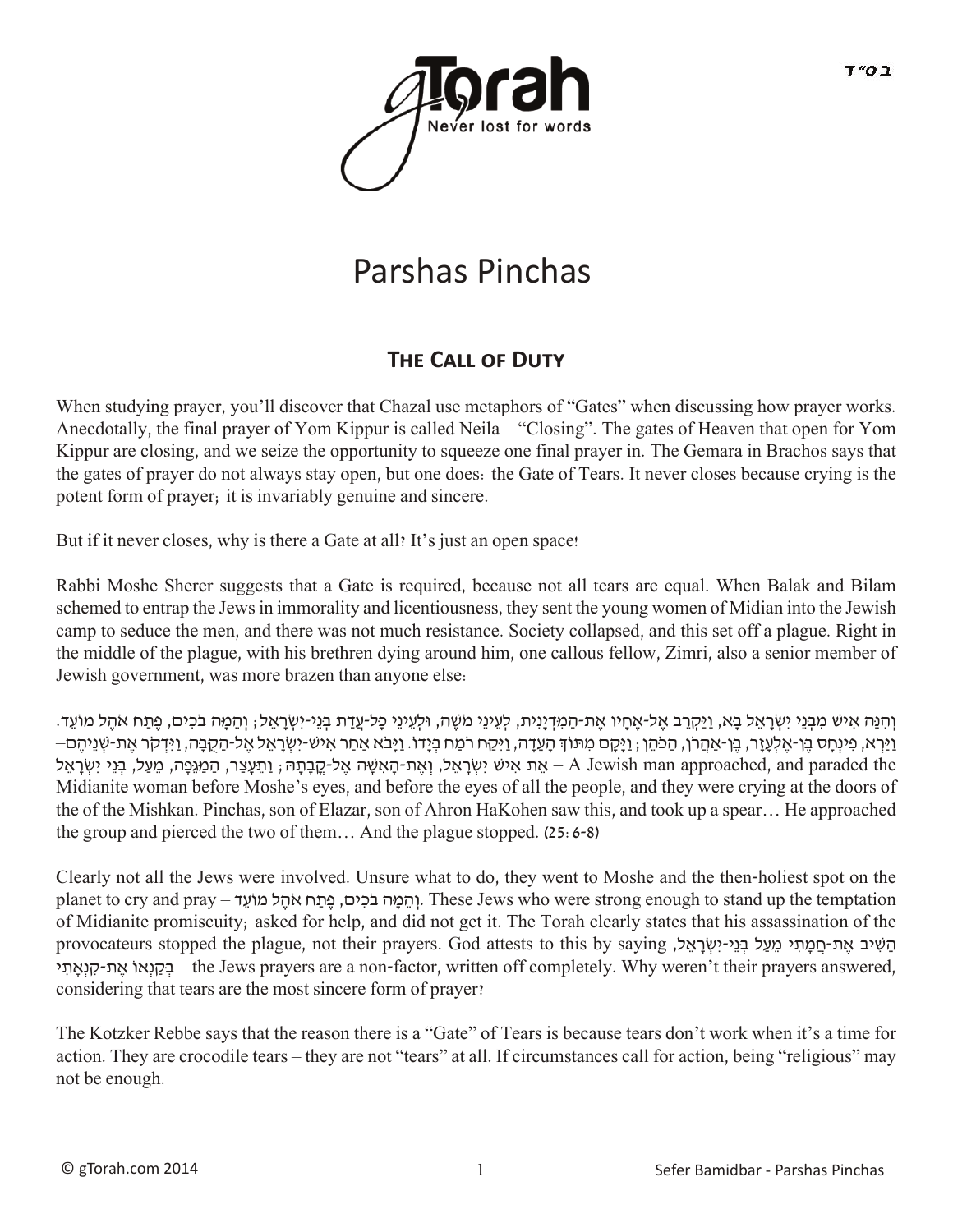#### **On "Stuff"**

A man named Tzlafchad died in the wilderness with no male heirs, leaving his family's assets and prospective plot in Israel in limbo. His daughters pointed out this legal grey area to Moshe:

לָמַה יגִּרְע שִם אָבִינוּ מִתּוֹךְ מִשְׁפַּחְתּוֹ כֵּי אִין לוֹ בֵּוְ וּתְנָה לָּנוּ אִחזָה בִּתוֹךְ אִחִי אבִינו – Why should our father's name be eliminated from his family because he had no son? Give us a portion along with our father's brothers. (27:4)

Rashi explains that this was not an emotional request, rather, a halachic one. If they would not inherit him, then their mother ought to perform yibum – levirate marriage, passing on the assets in this way. If they were considered progeny enough to avoid yibum, they ought to be progeny enough to inherit the plot in Israel. If they had had a brother, they would not have made a claim.

This seems very straightforward – what was so intelligent about this?

R' Yehoshua Hartman explains that they demonstrated their understanding of property's place in life, and the function of inheritance.

The conventional wisdom is that when someone dies, assets are transferred. It is a default process – assets cannot lie unclaimed. This is misguided.

What they understood was that all property is simply tools God grants a person to accomplish what they are meant to. The tools assigned are specific to an individual. Ownership means the use of an article to further the users goals. The Gemara notes that the righteous are meticulous with their possessions – for this reason.

When someone dies, the re-allocation of assets is only to perpetuate the name of the deceased, which lives on their property. The people who continue their legacy inherit, usually their children.

The daughters said if they weren't continuations of their father's legacy with regard to inheritance, then they ought not to be a continuation to absolve their mother of yibum. They understood that the function of both is the same – to continue the legacy of a father.

The association was so piercingly accurate, that Hashem told Moshe that they had intuited an unknown law. This displayed their intelligence.

This is very different to how society values possessions today. People are measured by the size of their driveway and its contents, as though that is the measure of a man, and not their character. This episode clearly articulates that property is given to people as tools. All "stuff" is value neutral. A million dollars says nothing about you. What you do with it says everything.

### **A Time and A Place**

After assuaging God's wrath and ending the plague, Pinchas is hailed:

פִינחָס בַּן אַלְעָזֶר בַּן אַהְרֹן הַכֹּהֵן הַשִּׁיב אֶת חַמְתִי מַעַל בַּנַי יִשְׂרָאל בְקַנְאתֵי (בְּנֵי יִשְׂרָאל בְקַנְאתֵי -– Pinchas, son of Elazar, son of Ahron HaKohen, has turned My anger away from the children of Israel with his zealously avenging Me among them, so that I did not destroy the children of Israel because of My zeal. (25:11)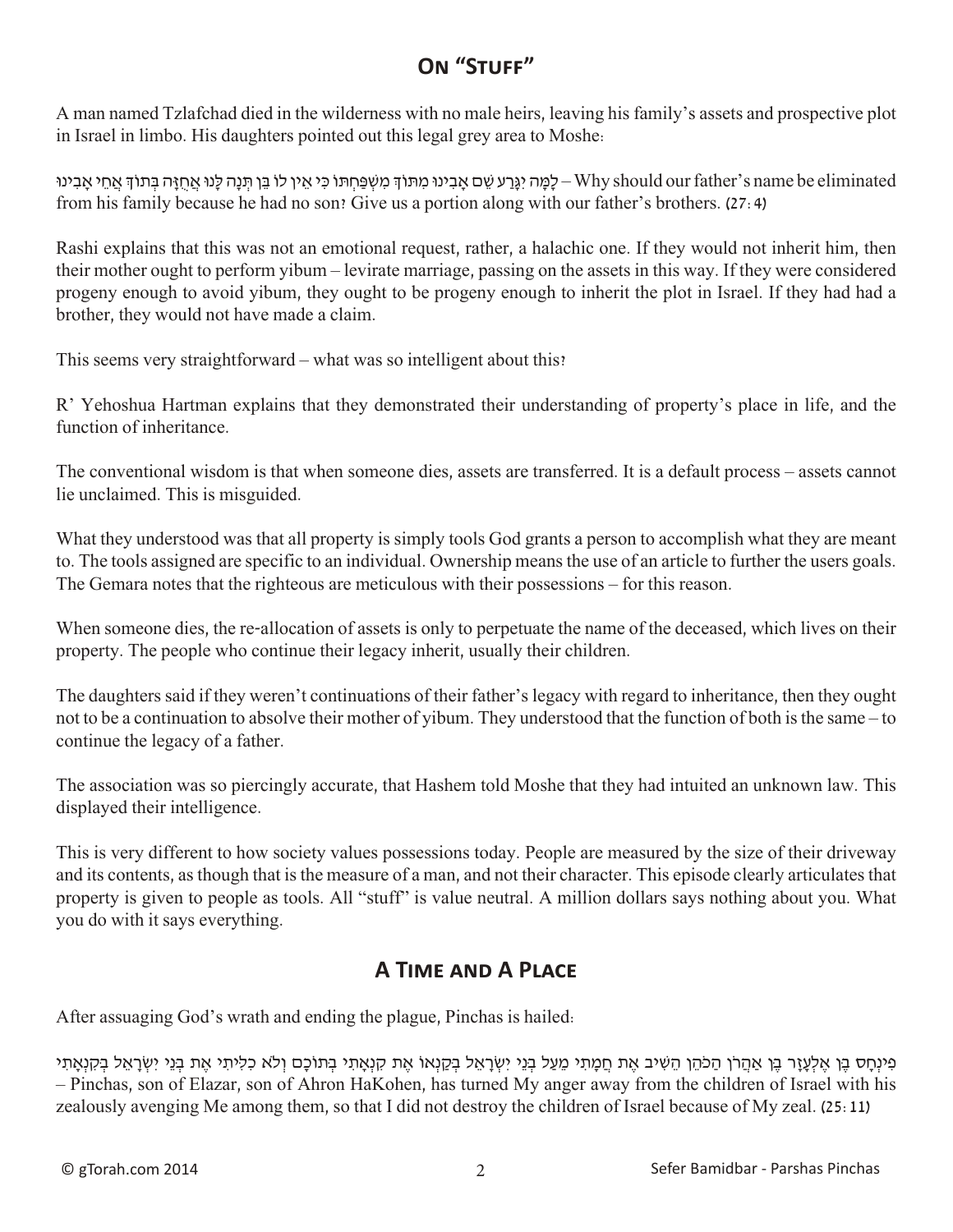Rashi notes that his ancestry is traced to his grandfather, which is unusual. People were and are normally identified as their father's son. This is an exception as people mocked him taking action against Zimri, saying his mother's father, Yisro, had been a pagan idol worshipper; so the Torah identifies him as being of good stock.

R' Yonasan Eibshutz wonders what there was to mock. After the fact, the plague stopped and he was hailed as a hero, but even before taking action, no doubt any lucid person would identify that Zimri was liable to the death penalty. So why mock him?

R' Eibshutz answers that they accepted that Zimri was guilty, but did not kill him themselves because they believed a simple person had to do it; they held themselves too great to carry out the execution. Their mockery was that the idolator's offspring could!

The Torah identifies his heritage to Ahron – he actually was great. Their reasoning was simply an excuse. When circumstances call for action, someone has to stand up and be counted.

The opening of Yirmiyahu perfectly illustrates this:

וַאֹמַר אֲהָה ה' הִנֶּה לֹא-יַדַעְתִי דַּבֶר כִי-נַעַר אֲנֹכִי. וַיֹּאמֶר ה אֲלֵי אֲל-תֹּאמַר נַעַר אֲנֹכִי כִי עַל-כַּל-אֲשֶׁר אֲשָׁלָחַךְ תַּלֶדְ וְאֶת כַּל-אֲשֶׁר אֶצְוּךָ רּ ֵב ַדּ ְת – I said, "Alas, God! Behold, I do not know how to speak, for I am just a kid!" And the Lord said to me; "Do not say to me Me "I am just a kid," because wherever I send you, you will go, and whatever I command you, you will say". (1:6-7)

R Nosson Vachtvogel remarked how many great people fell by the wayside by not internalizing י.אל-תאמר נער אלכי The Gemara teaches that every individual must walk through life believing that the entire universe was created exclusively for their sake.

There is a time and place for everything; there is a time to be humble and keep your opinion to yourself; but there may be a time to stand up and change the world. It's as simple as recognizing an issue, and being ready to something about it.

#### **Drinking Problems**

When Eliezer enters Aram, searching for a bride for his master's son, he is thirsty, and devises a test to see if a prospective girl is suitable. Rivka offers him a drink, but also to his camels, meeting the terms of his test:

,She said – ותאמר שתה אדני ותמהר ותורד כדה על ידה ותשקהו. ותכל להשקותו ותאמר גם לגמליך אשאב עד אם כלו לשתות 'Have a drink, sir!' and quickly lowered her jug to her hand and gave him a drink. When she finished giving him to drink, she said, 'I'll also draw water for your camels, until they have finished drinking.' (24:18, 19)

Parenthetically, Devarim 11:15 says, וואכלת ושבעת ואכלת ונעשב בשדך שה-11 fall provide grass in your field for your cattle, and you will eat, and you will be satisfied." The Gemara in Brachos learns from the fact that the Torah addresses animal concerns before human, that one must feed their animals before having a meal.

But what about drinking?

The Sefer Chassidim learns from Rivka's kindness that humans come first – the Torah records the story in a very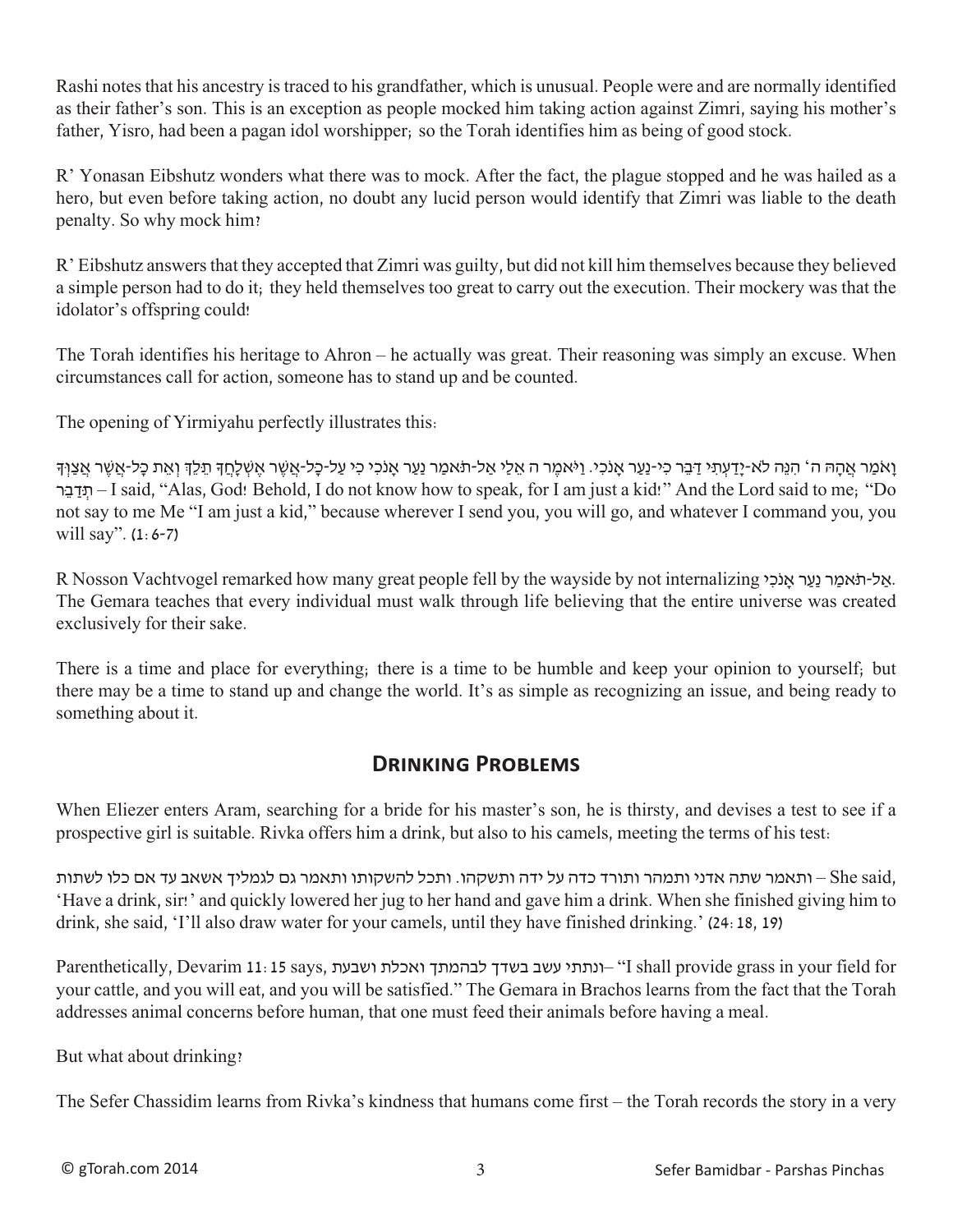deliberate way, to delineate the extent of her kindness as a paradigm for the reader. She gave Eliezer to drink, and only afterwards the camels; presumably then, this is conduct we are meant to emulate.

The Shulchan Aruch says that if a person has already made a bracha on food, and before beginning to eat, says something that is of the interests of the meal, it is not an interruption per se, and one would not need to make a new bracha. One of the examples the Shulchan Aruch gives is that one asks someone else to feed his animals. This too is considered part of the requirements for his own meal, as his own meal is not allowed to begin until they are fed, as the Gemara says one must feed their animals before sitting down to eat.

The Magen Avraham contrasts this with drinking. If someone asked a friend to give his animals a drink, one might have to make a new bracha, as it was interrupted. This is based on the Sefer Chassidim's observation of Rivka's kindness, that since humans come before animals regarding drinking, it would not be in the interests of the meal underway to discuss giving animals a drink first.

The Yad Ephraim points out theat there may be a better proof to that regarding drinking humans come before animals, from when Moshe drew water from the rock for the Jews in the desert:

והוצאת להם מים מן הסלע והשקית את העדה ואת בעירם– You shall bring forth for them water from the rock, and give drink to the assembly and to their animals. (20:8)

This proof is presumed better since it was happened after Sinai.

The Ohr HaChaim rejects both instances, since both are cases where the people were particularly thirsty. Under such circumstances, it is obvious that the humans would quench their thirst before addressing their animals needs. However, had they been, under normal circumstances there is no difference between food and drink; animals come first.

Others are bothered with the Sefer Chassidim's halacha for a simpler reason. How can we learn laws regarding one's conduct towards their animals from Rivka, when the animals concerned didn't belong to her?

It is obvious that the halacha to take care of animals first is only if belong to you. There is no notion that one would have to feed every stray cat on the block before sitting down for lunch. So Rivka did not actually have a duty to give the camels to drink, and naturally, she gave Eliezer first. And as part of her great altruistic characteristics, she gave the camels too, meeting the conditions of his test. But how is this story a proof for who drinks first between man and animal?

The Chasam Sofer explains that the halacha is not like the Sefer Chassidim, and animals come first for food and drink. He explains Rivka's actions based on the Gemara Bava Metzia, that one can be transfer a small gift verbally just by saying so. There is no requirement for a physical handover for the transfer to take effect. That is why she said, "Drink, my lord," and quickly gave him to drink even before mentioning giving to camels to drink. She had been transferred just enough water to him to quench his own thirst, but no more, in order to insure that he was not required to give to the camels. Had she said, "I will give you and your camels to drink," Eliezer would have taken enough water for himself and the camels, and would have had to give the camels first, despite his thirst. In other words, Rivka chose her words wisely in order to insure that Eliezer got before the camels.

The Ksav Sofer uses, the Chasam Sofer, his father's, interpretation to illuminate Moshe's action. Why was it necessary for Hashem to tell Moshe והשקית" – give the people to drink"? It should have been sufficient to produce water; once released from the rock, wouldn't the people have been perfectly capable themselves?